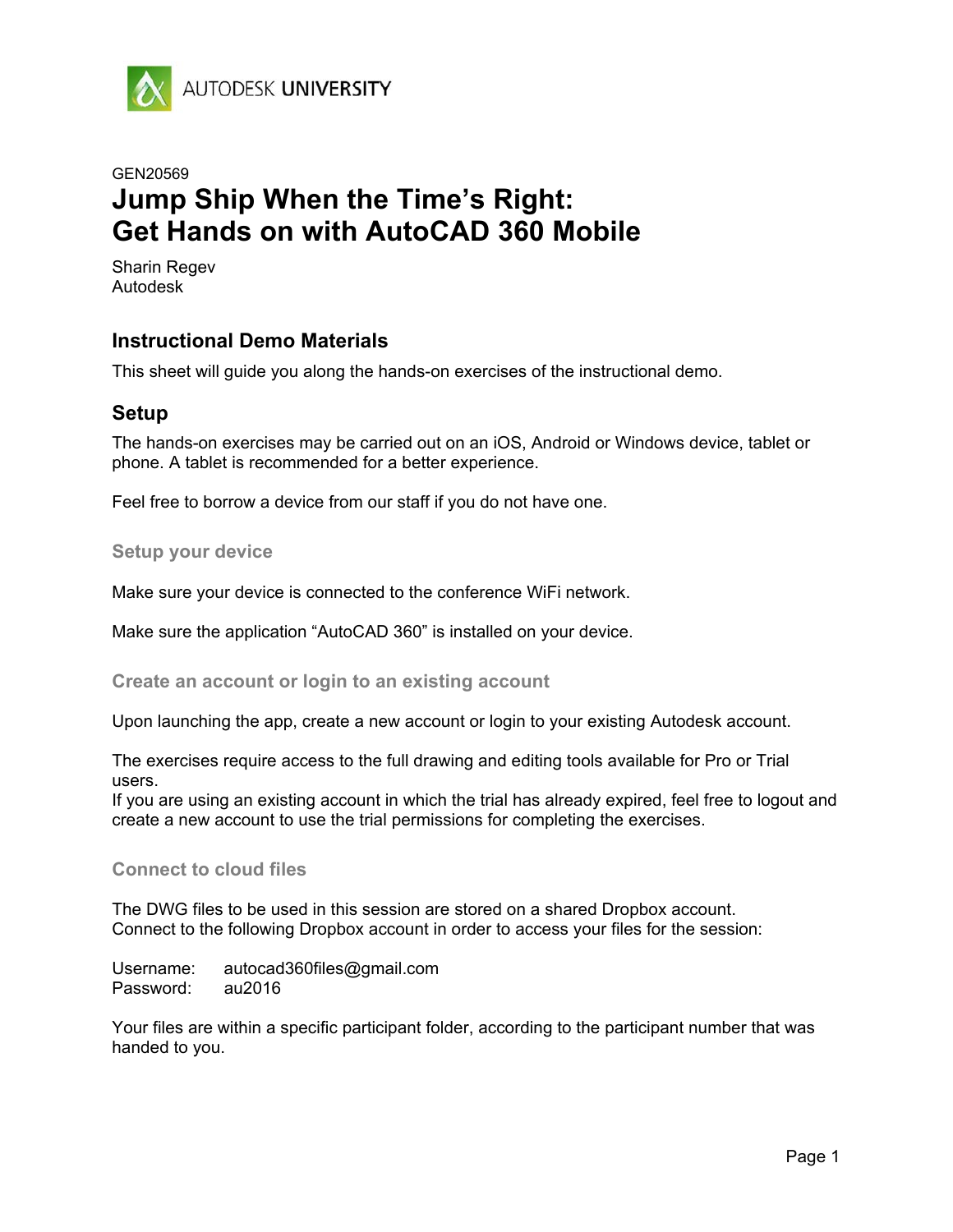

#### **Exercise #1**

#### **Learn the basics of AutoCAD 360Setup**

To start Exercise #1, open "**1 - Learn the basics of AutoCAD 360.dwg**" from your participant folder on the shared Dropbox account.

This exercise includes 9 steps, detailed with text instructions, examples on the left, and practice areas on the right.

Follow the instructions of each step, together with the instructional demo explanations.

**STEP 1 - Use the Polyline tool:** 

Tap on the  $\Box$  Draw button, and select the  $\Diamond$  Polyline tool. Tap to set the points according to their order, and make sure the values match example #1. Tap inside the units box to edit the lengths, or tap undo to cancel a segment. Tap the V / Polyline button to finish the tool.

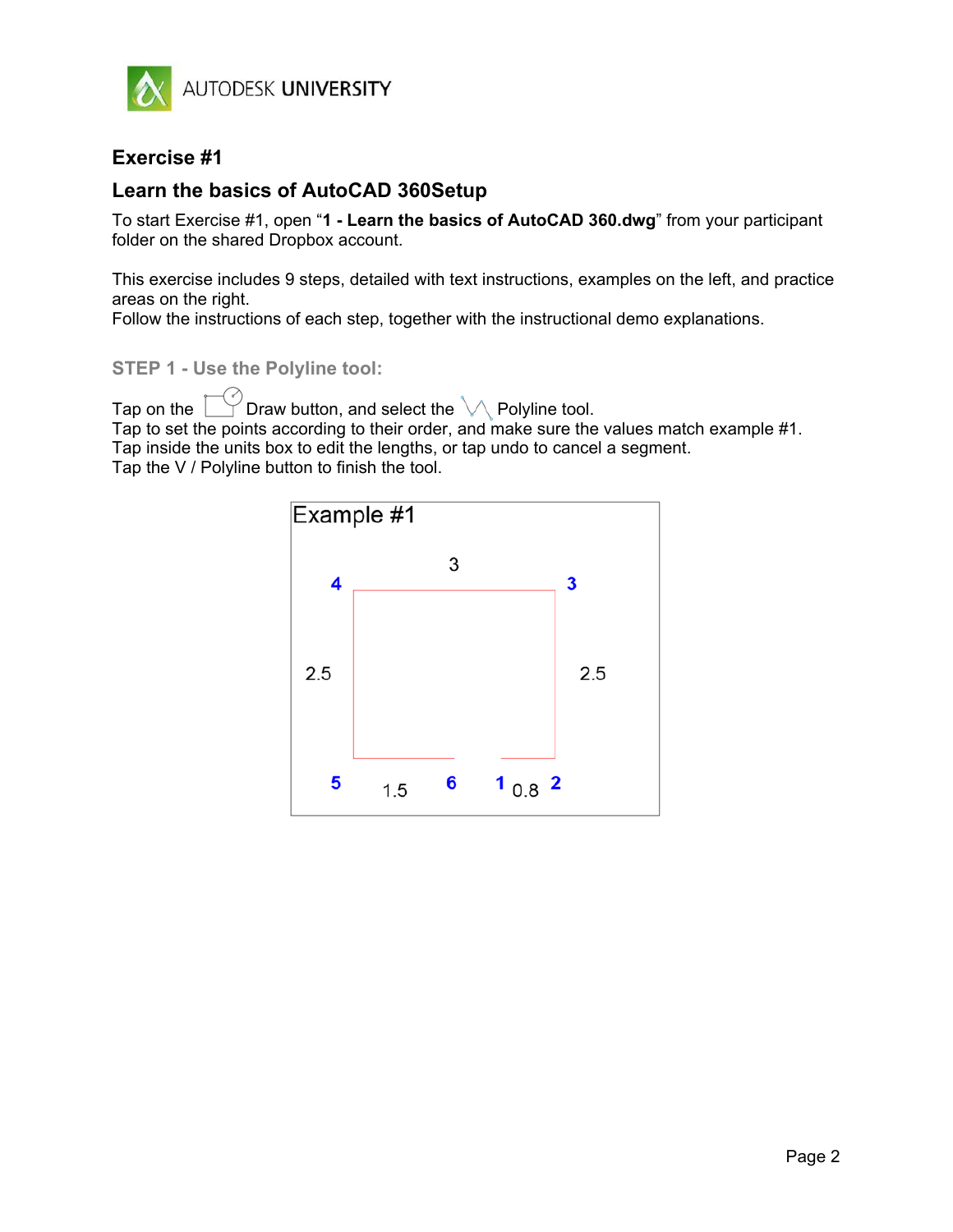

**STEP 2 - Use the Offset tool:**

Select the created polyline by tapping on it. Drag along the editing toolbar, and tap on the **Department of the Contract of String August** Offset button. Set the initial offset direction by tapping outside of the selected polyline. Tap inside the units box, and insert 0.2 as the offset length.



**STEP 3 - Use the Line tool:**

Tap on the  $\Box$  Draw button, and select the  $\angle$  Line tool. Zoom in by spreading your fingers.

Tap to set points 1 and 2.

Tap on an empty area, or on the V / Line button, to finish the tool. Use the Line tool again to draw between points 3 and 4.

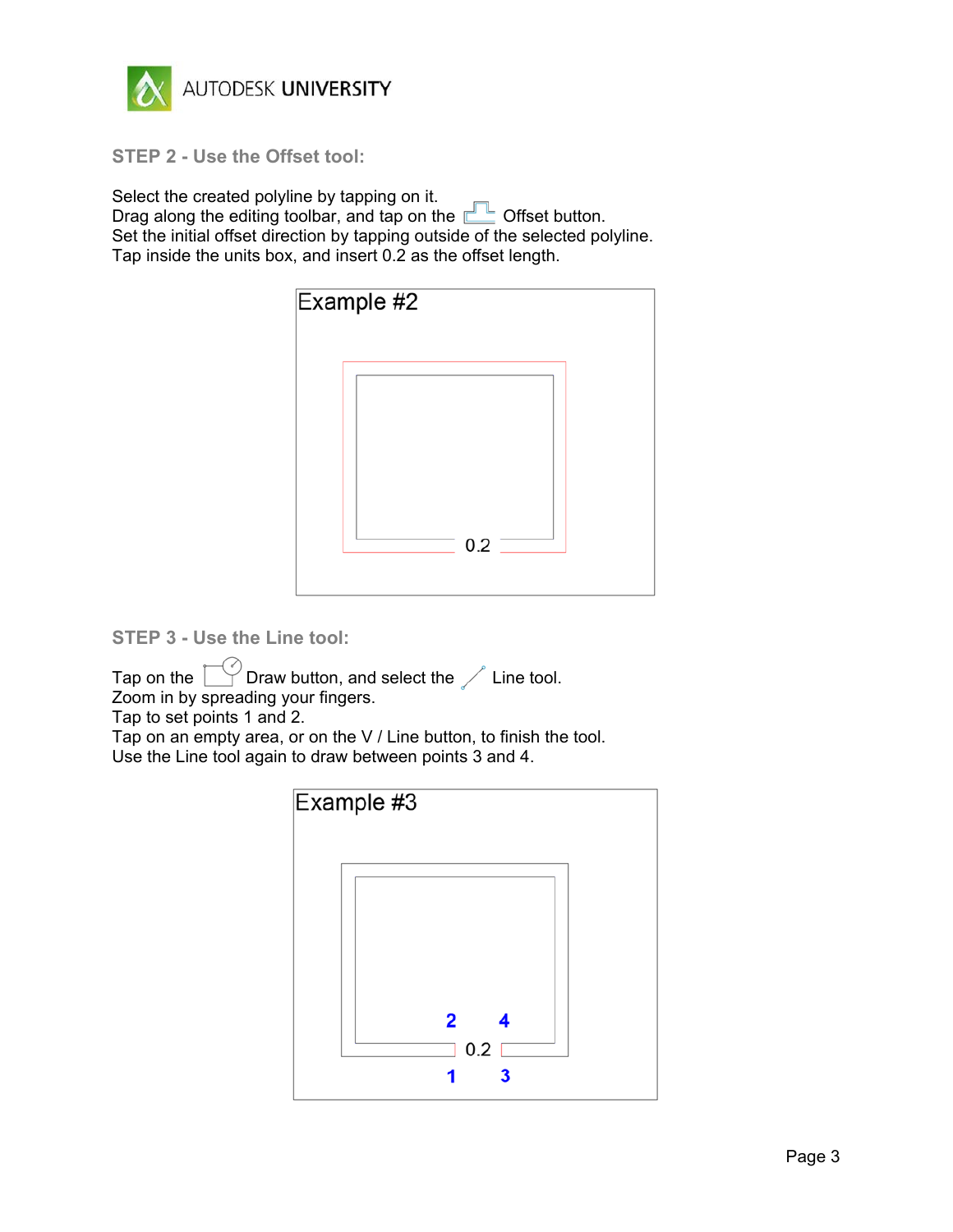

**STEP 4 - Use the Block Library:**

Tap on the top right blue button to open the panels.

Tap on this icon  $\tilde{p}$  to open the Blocks library, which contains all the blocks used in the drawing. Tap or drag to insert a block.

Position the block accurately using its set insertion point.

| Example #4 |  |
|------------|--|
|            |  |
|            |  |

**STEP 5 - Use the Rectangle tool:**

Tap on the  $\Box$  Draw button, and select the  $\Box$  Rectangle tool. Tap to set points 1 and 2 to measure their distance.

Tap inside the units box to edit the lengths.

Tap the V / Rectangle button to finish the tool.

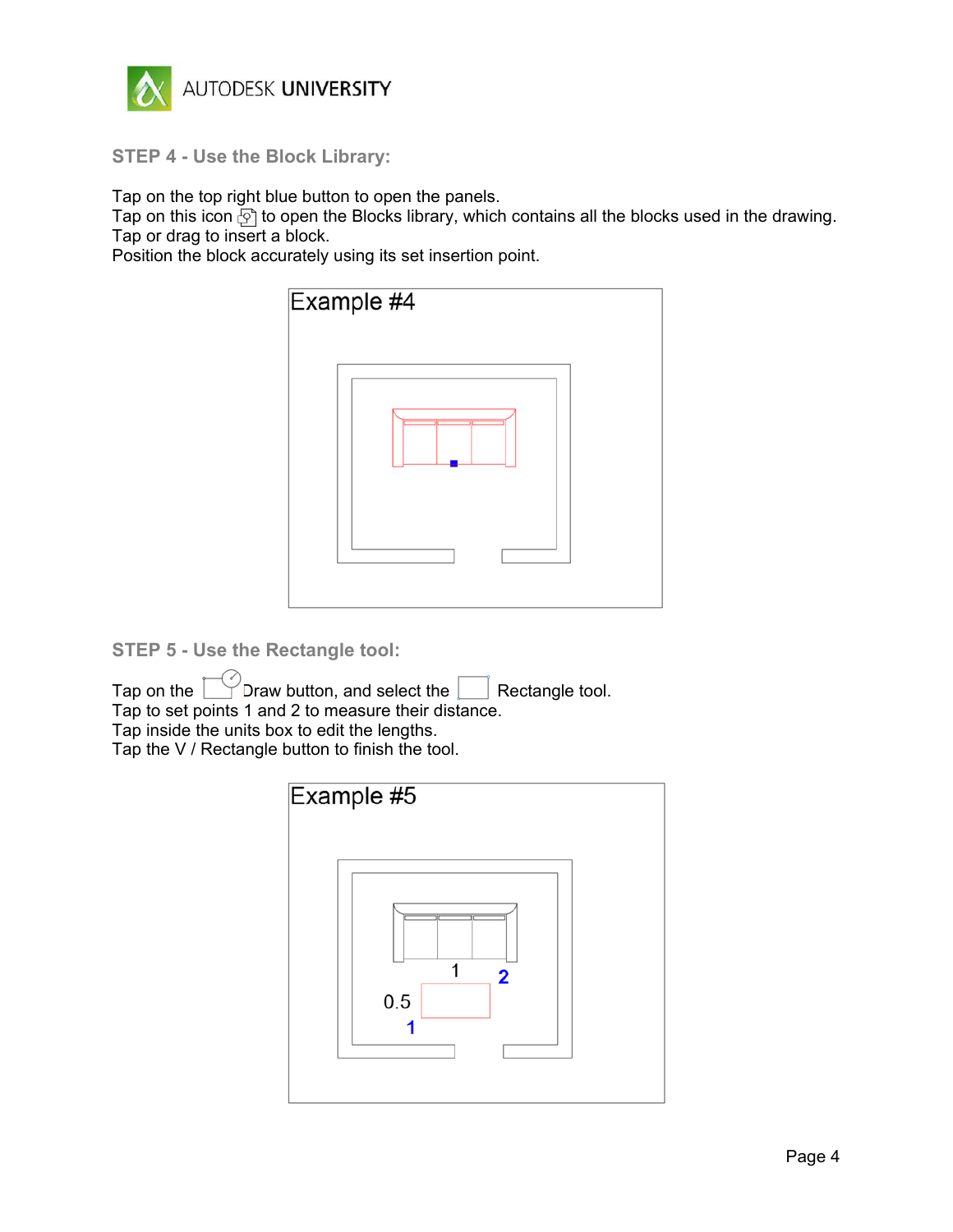

**STEP 6 - Use the Measurement tools:**

Tap on the  $\Box$  Measure button, and select the  $\Box$  Distance tool. Tap on points 1 and 2 to measure their distance. Play with the rest of the measurement tools and learn how to measure efficiently.



**STEP 7 - Use the Dimension tool:**

Tap on the  $\Box$  Dimension button, and select the  $\Box$  Aligned tool. Tap to set points 1 and 2 as the distance of the dimension. Drag the dimension arrow knob to set the dimension height.

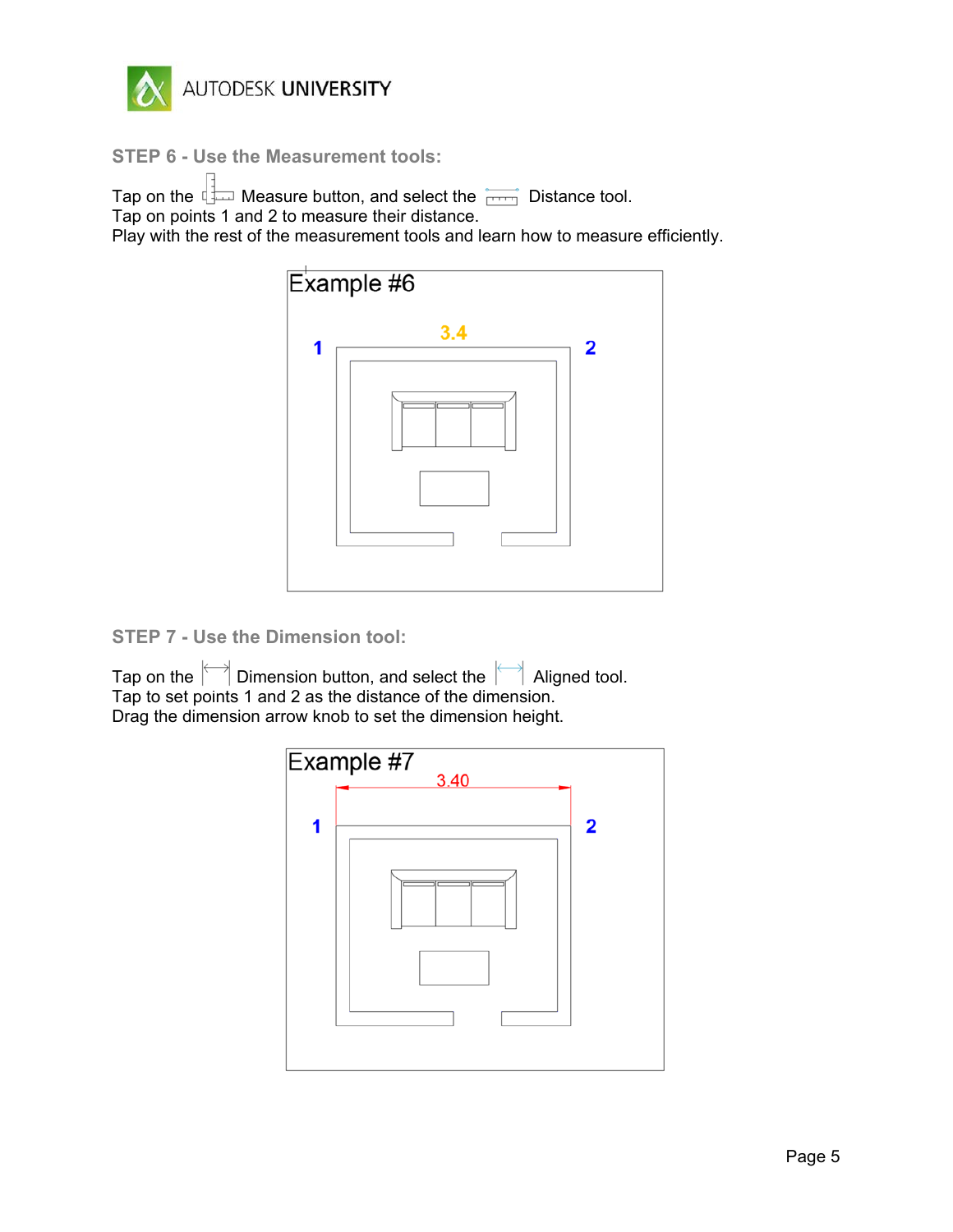

**STEP 8 - Use the Annotation tools:**



**STEP 9 - Use the Text tool:**

Tap on the  $\equiv$  Annotate button, and select the  $\triangle$  Text tool. Tap to set the position of the text object.

Type the desired text, and tap on the V button to confirm.

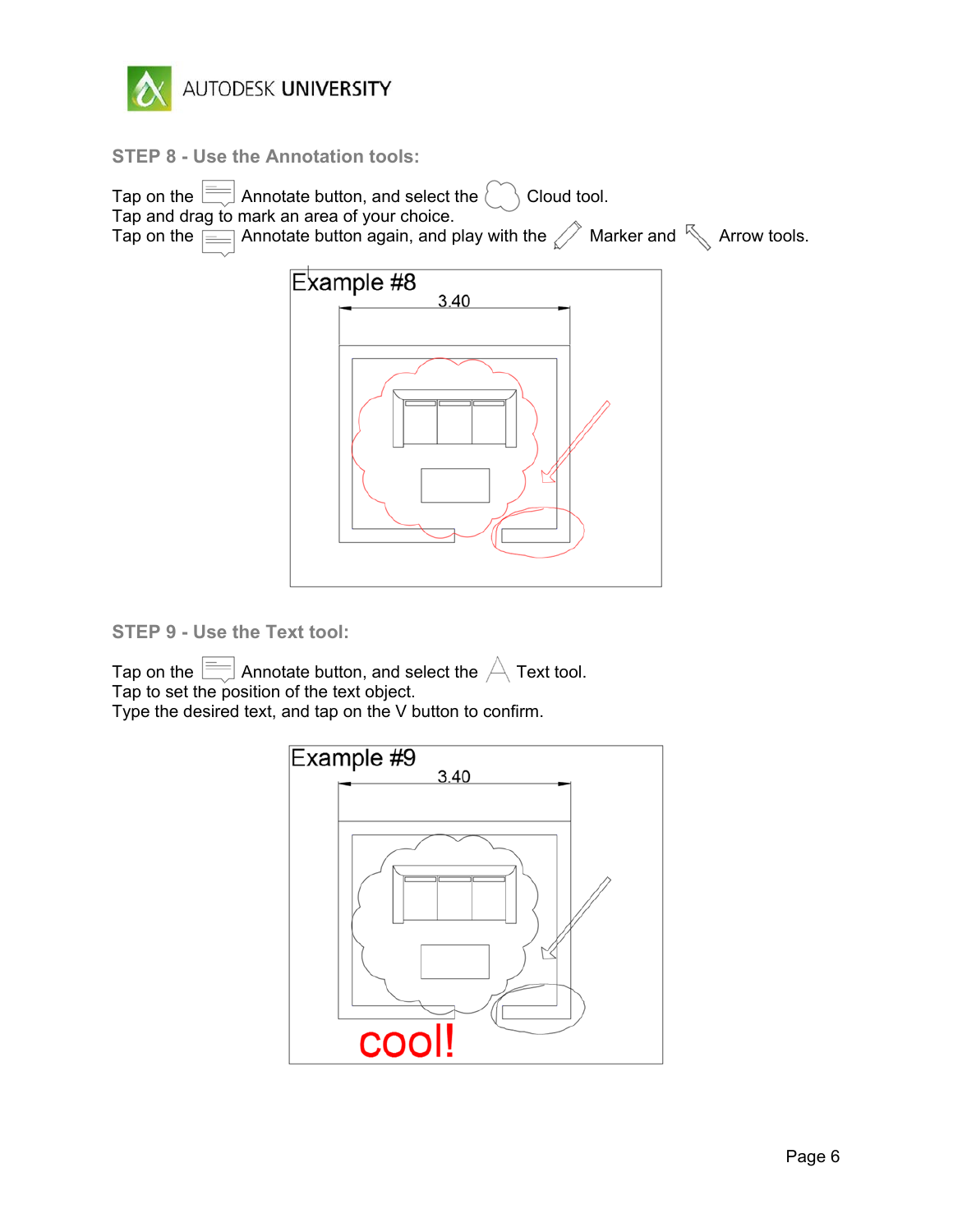

### **Exercise #2**

### **Accurately modify a floor plan**

To start Exercise #2, open "**2 - Accurately modify a floor plan.dwg**" from your participant folder on the shared Dropbox account.

This exercise consists of 3 major steps that require more self-exploration of the tools.

Start following the instructions of this exercise by yourself, and implement the learnings from the previous parts. There are many ways to use the tools and complete this exercise. Take your own path, and compare with the demonstration of this exercise the end of each step.

**STEP 1 - Add a bedroom to the Top view:** 

Add the walls of the new bedroom following example #1. Use the Line and Polyline tools, and modify the created objects using the editing tools.

Delete the redundant lines marked with an X.

Add a door and a window as blocks from the Blocks library. Add the room title "Bedroom".



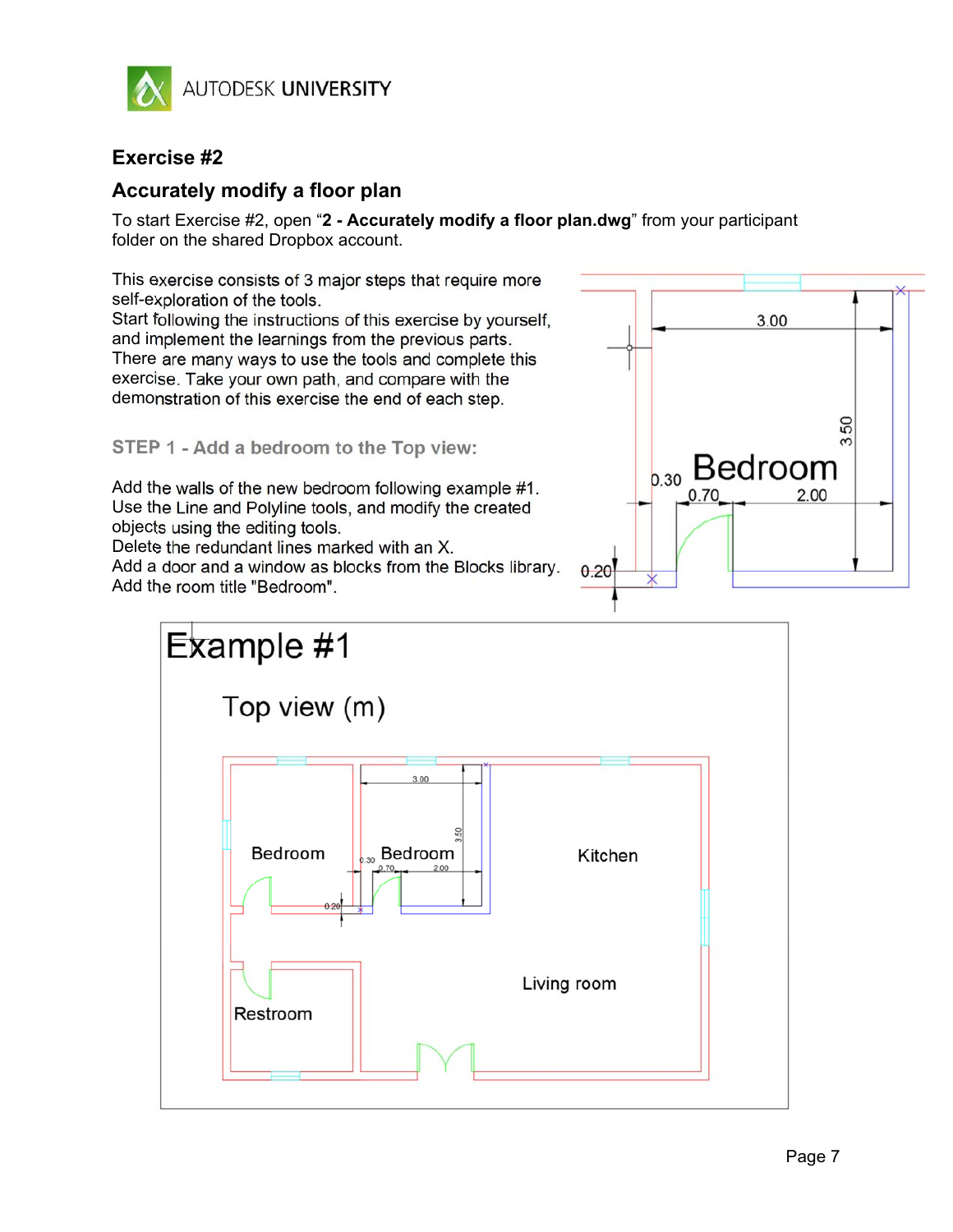

**STEP 2 - Add furniture blocks:** 

Insert furniture to the floor plan using the blocks available on the Blocks library, following example #2.